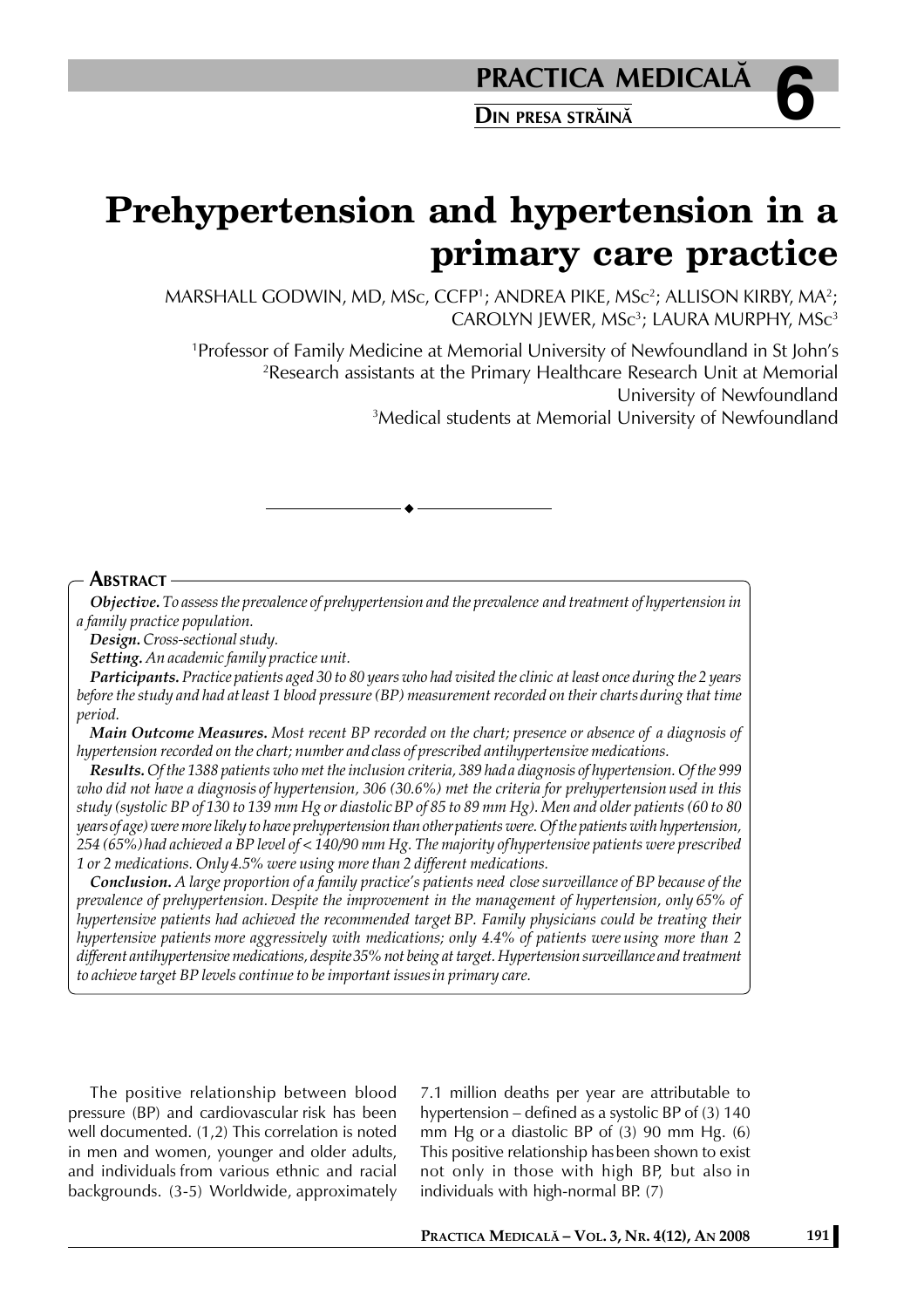The increased risk associated with high-normal pressures was the focus of the Seventh Joint National Committee on Prevention, Detection, Evaluation, and Treatment of High Blood Pressure (JNC 7). The JNC 7 report was released in May 2003 (6) and included the addition of a BP category called *prehypertension* (systolic BP of 120 to 139 mm Hg or diastolic BP of 80 to 89 mm Hg). Now, individuals who were previously considered to have normal BPlevels were placed in a category of prehypertension, implying increased risk. Persons with prehypertension have been shown to be at increased risk of developing hypertension. (6-10) A US study including more than 5000 patients found that those classified as prehypertensive were more likely to develop hypertension over the 50-year follow-up period, suffer a myocardial infarction, and develop coronary artery disease than those individuals in the healthy BP category. (8) The primary goal of the new classification system is to increase the awareness of those with prehypertension and to call for lifestyle modifications in persons with this increased risk. (6)

In a report of the Strong Heart Study, (10) the cardiovascular disease (CVD) outcomes in prehypertensive patients were compared with normotensive patients over a 12-year period. The hazard ratio for development of CVD was 1.8 (95% confidence interval [CI] 1.28 to 2.54) for prehypertension compared with normotension. The study defined the prehypertension category as a systolic BP of 120 to 139 mm Hg or a diastolic BP of 80 to 89 mm Hg.In a larger study, (11) of 9000 patients – based on the National Health and Nutrition Examination Survey – 47% had hypertension,33% had prehypertension, and 20% were normotensive. Patients were followed for 18 years. After controlling for other riskfactors, only the upper end of prehypertension (systolic 130to 139 mm Hg or diastolic 85 to 89 mm Hg) was significantly associated (hazard ratio 2.13, 95% CI 1.64 to 2.76) with increasedrisk of CVD. For this reason, BP levels in the range of 130 to 139 mm Hg systolic and 85 to 89 mm Hg diastolic were categorizedas prehypertension in our study.

Because the JNC 7 report suggested that prevention, screening, and treatment practices be based on this new criterion for prehypertension, it is necessary to document the prevalence and trends of this condition in the patient population. Although we do hasten to add that the Canadian Hypertension Education Program has not yet adopted *prehypertension* in their language or

definitions; they continue to use the term *highnormal BP*.

There are other issues in the management of hypertension inprimary care. Reports suggest (12- 17) that the majority of known hypertensive patients fail to achieve the recommended BP targets. It is also known that many patients require 3 or4 different medications (6) in order to achieve target BP levels; however, many patients who are not at target BP levels continue to use only 1 or 2 medications.

The purpose of this chart abstraction research project was to answer several questions:

- 1. What is the prevalence of prehypertension in the adult population 30 to 80 years of age at the Family Practice Unit (FPU) at Memorial University of Newfoundland in St John's?
- 2. How does the prevalence of prehypertension differ by age and sex?
- 3. What proportion of the audited population has a diagnosis of hypertension recorded on the chart?
- 4. What proportion of patients with hypertension had a BP level of < 140/90 mm Hg the last time their BP measurements were recorded on their charts?
- 5. How many antihypertensive medications are patients with hypertension taking?  $\square$

### **METHODS**

The FPU at the Health Science Centre in St John's, Nfld, is an academic teaching unit in the Discipline of Family Medicine. As with most teaching family practices located in a university setting, the FPU patient population is likely skewed toward higher levels of education and greater socioeconomic status. Using the billing database, we identified 3112 registered patients between the ages of 30 and 80 years; 1879 (60.4%) had been seen within the previous 2 years. Of those who had been seen, 1388(73.9%) had at least 1 BP measurement recorded on their charts; these 1388 adults aged 30 to 80 years who had been in for at least 1 visit within the previous 2 years (up to December 2006) and who had at least 1 BP measurement recorded on their paper charts were used as our study sample.

The charts of these 1388 patients were reviewed by trained master's-level research assistants to identify and abstract the following information: chart number, age, sex, number of BP measurements recorded in the past 2 years, last BP measurement recorded, date of last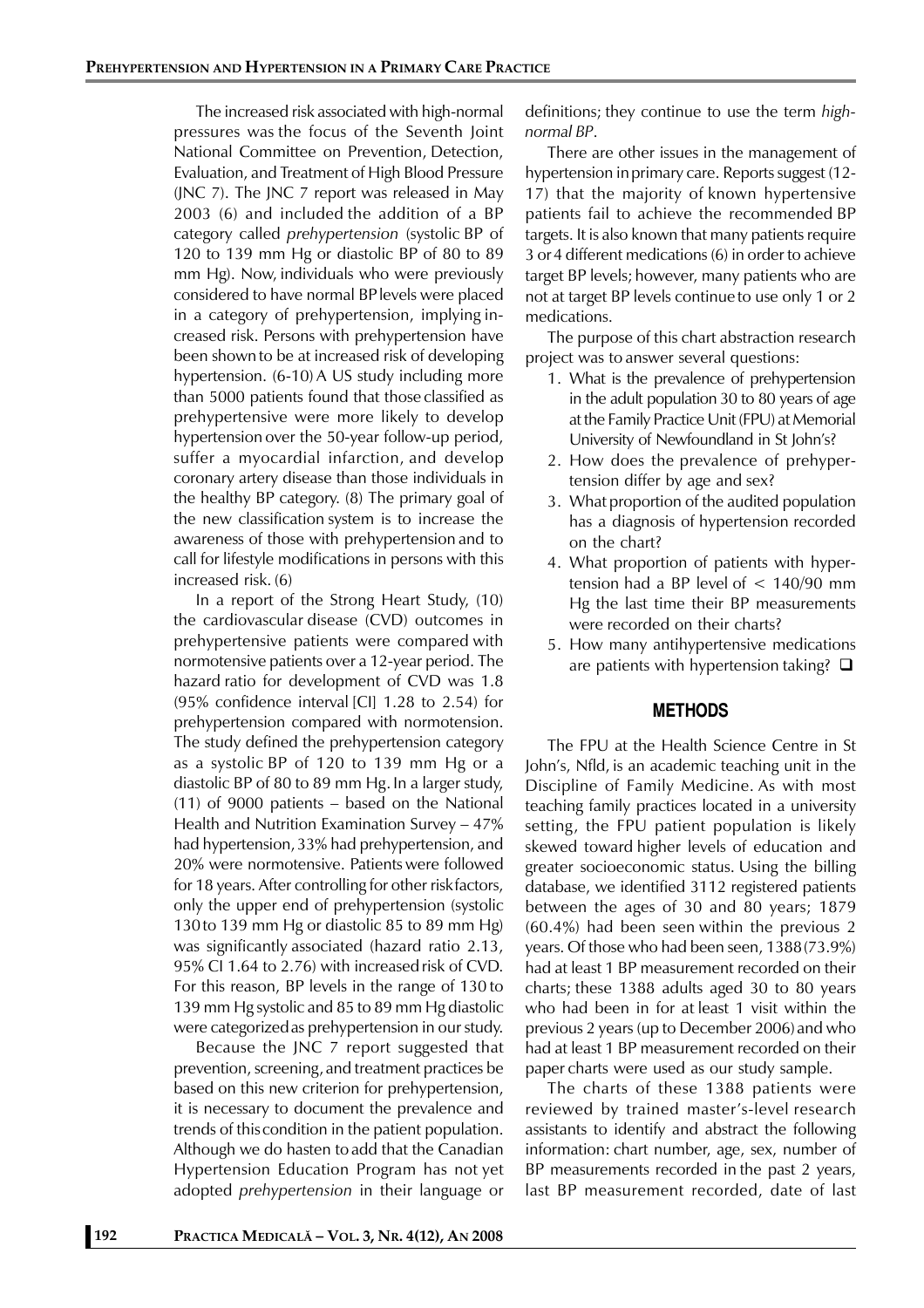recorded BP measurement, highest recorded BP measurement, lowestrecorded BP measurement, whether or not the patient had a diagnosis of hypertension recorded on the chart, the number of BP medications prescribed to the patient, and classes of BP medications (angiotensin-converting enzyme inhibitors, β-blockers, calcium channel blockers, thiazide diuretics, or angiotensin receptor blockers) prescribed to the patient. The cumulative patient profile, progress notes, consultant's letters, and hospital discharge summaries were reviewed to abstract these data.

We did not assess interrater reliability, but the chart abstracters were all trained by the same family physician familiar with the chart structure; and periodic review of the abstracted data was conducted.

The study was given ethics approval by the Human Investigation Committee at Memorial University.  $\square$ 

#### **RESULTS**

Of the 1388 patients in the study population, 847 (61%) were female and 548 (39%) were male. The average patient age was 54 years (standard deviation 13 years). For purposes of analysis, we divided the patient population into those with a diagnosis of hypertension recorded in their chart ( $n = 389$ ) and those without a diagnosis of hypertension recorded ( $n = 999$ ). Details of these 2 groups can be found in *Tables 1* and *2*. Assessment of the prevalence of prehypertension was based on those withouta diagnosis of hypertension.

| Table 1. Blood pressure (BP) levels in patients |  |
|-------------------------------------------------|--|
| without a diagnosis of hypertension recorded    |  |
| on their charts: $N = 999$ .                    |  |

| <b>Chart Recordings</b>                | No. of<br>Patients (%) |  |
|----------------------------------------|------------------------|--|
| No, of BP measurements in the past 2 y |                        |  |
| • 1                                    | 344 (34.4)             |  |
| • 2 to 5                               | 521 (52.2)             |  |
| • 6 or more                            | 134 (13.4)             |  |
| <b>Systolic BP</b>                     |                        |  |
| • Normal $(< 130$ mm Hg)               | 648 (64.9)             |  |
| • Prehypertension (130 to 139          | 230 (23)               |  |
| mm Hg)                                 |                        |  |
| • Hypertension ( $\geq 140$ mm Hg)     | 121 (12.1)             |  |
| Diastolic BP                           |                        |  |
| • Normal $(< 85$ mm Hg)                | 808 (80.9)             |  |
| • Prehypertension (85 to 89            | 121 (12.1)             |  |
| mm Hg)                                 |                        |  |
| • Hypertension ( $\geq 90$ mm Hg)      | 70 (7)                 |  |
| Any prehypertension (either            | 306 (30.6)             |  |
| 130 to 139 mm Hg systolic or           |                        |  |
| 85 to 89 mm Hg diastolic)              |                        |  |

| Table 2. Details of patients with a diagnosis of<br>hypertension recorded on their charts: $N = 389$ . |                        |  |
|--------------------------------------------------------------------------------------------------------|------------------------|--|
| <b>Chart Recordings</b>                                                                                | NO. of<br>Patients (%) |  |
| No. of BP measurements in the past 2 y                                                                 |                        |  |
| $\cdot 0$                                                                                              | 1(0.1)                 |  |
| $\bullet$ 1                                                                                            | 17 (4.4)               |  |
| $\cdot$ 2 to 5                                                                                         | 148 (38.1)             |  |
| • 6 or more                                                                                            | 223 (57.4)             |  |
| Achievement of target                                                                                  |                        |  |
| • Systolic at target (<140 mm Hg)                                                                      | 271 (69.7)             |  |
| · Diastolic at target (< 90 mm Hg)                                                                     | 341 (87.7)             |  |
| • Both at target                                                                                       | 254 (65.3)             |  |
| No. of BP medications                                                                                  |                        |  |
| $\cdot 0$                                                                                              | 63 (16.2)              |  |
| • 1                                                                                                    | 202 (51.9)             |  |
| $\bullet$ 2                                                                                            | 107 (27.5)             |  |
| • 3 or more                                                                                            | 17 (4.4)               |  |
| Type of BP medications                                                                                 |                        |  |
| • Thiazides                                                                                            | 137 (35.2)             |  |
| $\bullet$ ACEI                                                                                         | 188 (48.3)             |  |
| $\bullet$ ARB                                                                                          | 35(9)                  |  |
| $\bullet$ BB                                                                                           | 76 (19.5)              |  |
| $\bullet$ CCB                                                                                          | 37 (9.5)               |  |

ACEI – angiotensin-converting enzyme inhibitor, ARB – angiotensin receptor blocker, BB – β-blocker, BP – blood pressure, CCB – calcium channel blocker.

### **Prehypertension**

Of the 999 patients without a diagnosis of hypertension, 306 (30.6%) had a BP measurement that was in the prehypertensiverange (either systolic 130 to 139 mm Hg or diastolic 85 to 89 mm Hg); therefore, based on our current understanding of the risk of various levels of BP, nearly one-third of those previously considered to have "normal" BP levels are at increased risk for CVD. Among those with prehypertensive levels of BP, 60% had systolic pressures only in the prehypertensive range, 25% had diastolic pressures only in the prehypertensive range, and15% had both.

Using  $c^2$  analysis, we found that prehypertension was significantly more common among men (35.4%) than women (27.8%) (odds ratio [OR] 1.27, 95% CI 1.06 to 1.53, *P* =.014) and more common among older patients aged 60 to 80 years (35.6%) than among theiryounger counterparts aged 30 to 59 years (28.8%) (OR 1.1, 95% CI 1.01 to 1.22, *P* =.041). These relationships held under logistic regression, although the *P* value for age increased to 0.59.

#### **Hypertension**

Of the 1388 patients in the current study, 389 (28%) had a documented diagnosis of hypertension. Of those with hypertension, 254 (65%) were meeting both systolic and diastolic targets (BP reading of <140/90 mm Hg), as evidenced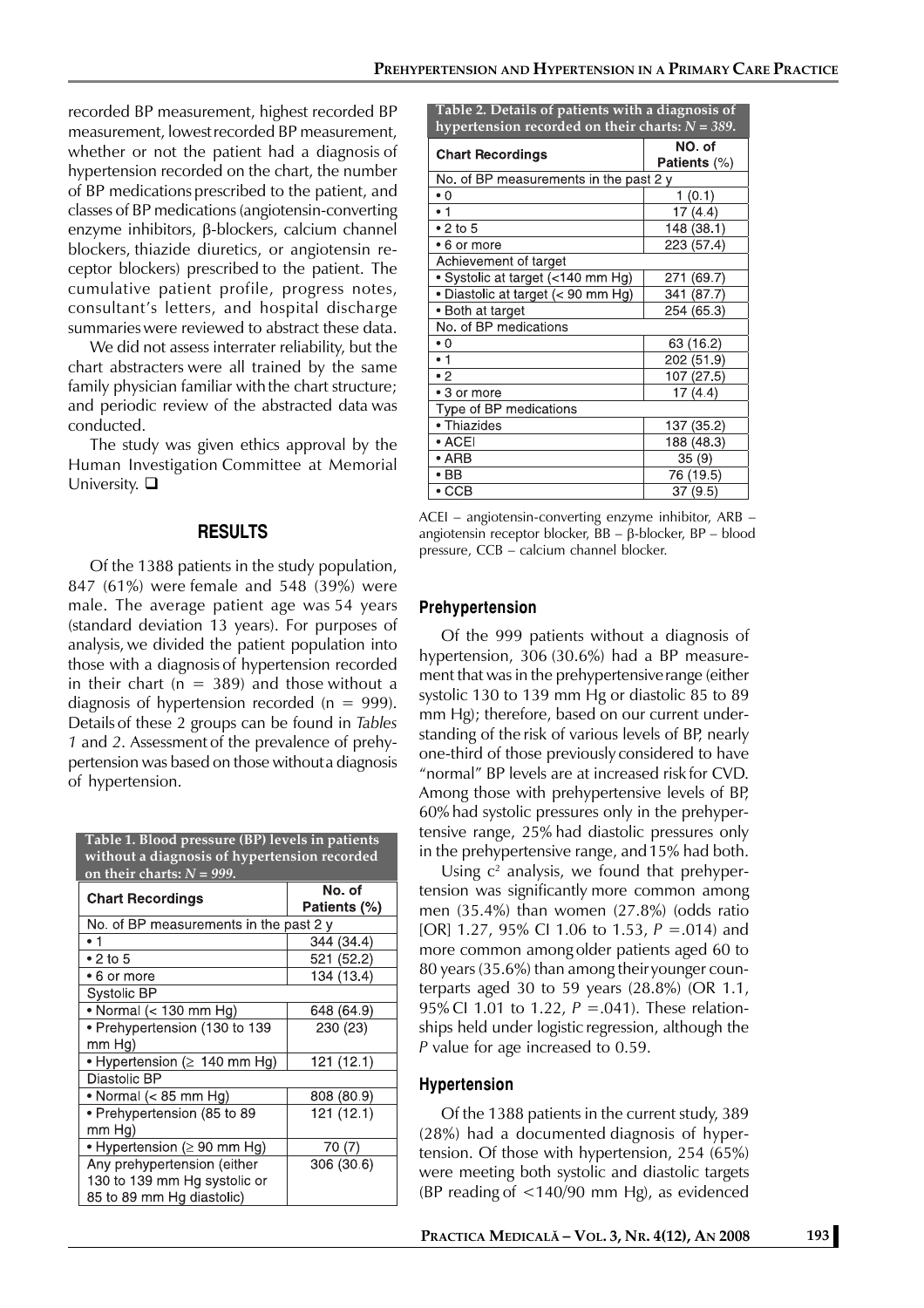by the most recent BP recordings on their charts. The majority of patients in this sample were using 1 or 2 drugs (79.4%). Only 4.4% were using more than 2 drugs and 16.2% were not taking any medications. No significantassociation was found between number of drugs and BP control.

Logistic regression analysis was used to determine the independent effects of sex, age, and the number and class of BP medications on achievement of target BP levels. Achievement of target BP was significantly associated with age; younger patients were1.8 times more likely (OR 1.8, 95% CI 1.1 to 2.8,  $P = 0.15$  to meet targets (72% meeting target BP measurements) than their older counterparts (61% meeting target BP measurements). Patientsex, number of BP medications, and class of BP medication were not significantly associated with achieving target BP levels in this population.  $\square$ 

#### **DISCUSSION**

This is a study of a single group practice in a single city. The results provide one picture of the situation with BP identification, treatment, and control in primary care. What does it contribute to our current knowledge?

Of patients who are not already known to have hypertension, 30% are in a higher risk category called prehypertension and a further 12% or so actually have elevated BP, which might indicatethat hypertension is already present. This implies that 40% to 50% of the adult population in this practice, who are not already diagnosed with hypertension, need close surveillance to ensure that they are treated as early as possible if sustained hypertension were to develop. It is probable that hypertension will develop; in one study, (18) two-thirds of patients with prehypertension had developed hypertension within 4 years. There is some evidence in the literature that treatment of prehypertension will decrease the rate of progression to frank hypertension. (9)

In those patients with an existing diagnosis of hypertension, 65% were at target. This is higher than in many reported studies,which often claim a target achievement rate of only 20% to 40%; however, we did not collect comorbidity data and those patients with diabetes would need a lower target than the 140/90 mm Hg that was used in this study. Hence, our target achievement rate might not be as good for patients with diabetes. The ideal target achievement rate is, of course, 100% – and we are definitelyfar from that. There is evidence in the literature that for many hypertensive patients to achieve target BP levels they need to be taking 3 or 4 different antihypertensive

medications. (6) Only 4.4% of our hypertensive patients were taking more than2 medications for their BP, yet at least 35% were not at target. This fits with the lack of intensive treatment of hypertension by family physicians that has also been reported elsewhere. (12-17) A final point of interest is that only 35% of our hypertensive patients used thiazides, despite the fact that they are inexpensive, effective, and have few side effects at low doses.

#### **Limitations**

Cross-sectional studies based on abstraction of data from paper charts will always have certain limitations. Our study is based on a single clinic. While we doubt that we are different from many other practices in Canada, this must be considered when interrupting the data. One-third of patients labeled with prehypertension had only 1 BP measurement recorded on their charts in the past 2 years. It is perhaps more appropriate to label them as having a BP level in the prehypertension range than to say they trulyhave prehypertension, as it might not be persistent if measured several times. Legibility of written charts and having data abstracted by various reviewers, even if they did follow a consistent methodology, are also potential sources of inaccuracy.

#### **Conclusion**

In a family practice population, we found that 30% of adultpatients who do not have a diagnosis of hypertension have prehypertension (130 to 139 mm Hg systolic or 85 to 89 mm Hg diastolic). In patients known to have hypertension, 65% were at target (<140/90 mm Hg). A large proportion of the population in a family practice need close surveillance of BP levels because of the prevalence of prehypertension. Management of hypertension appears to be better than previously reported, but there remains much room for improvement. Family physicians could be treating their hypertensive patients more aggressively with medications; only 4.4% of patients were using more than 2 different antihypertensive medications,despite 35% not being at target BP levels. Hypertension surveillance and treatment to achieve target BP levels continue to be important issues in primary care.  $\square$ 

#### **EDITOR'S KEY POINTS**

• The Seventh Joint National Committee on Prevention, Detection, Evaluation, and Treatment of High Blood Pressure report, released in 2003, included the addition of a new blood